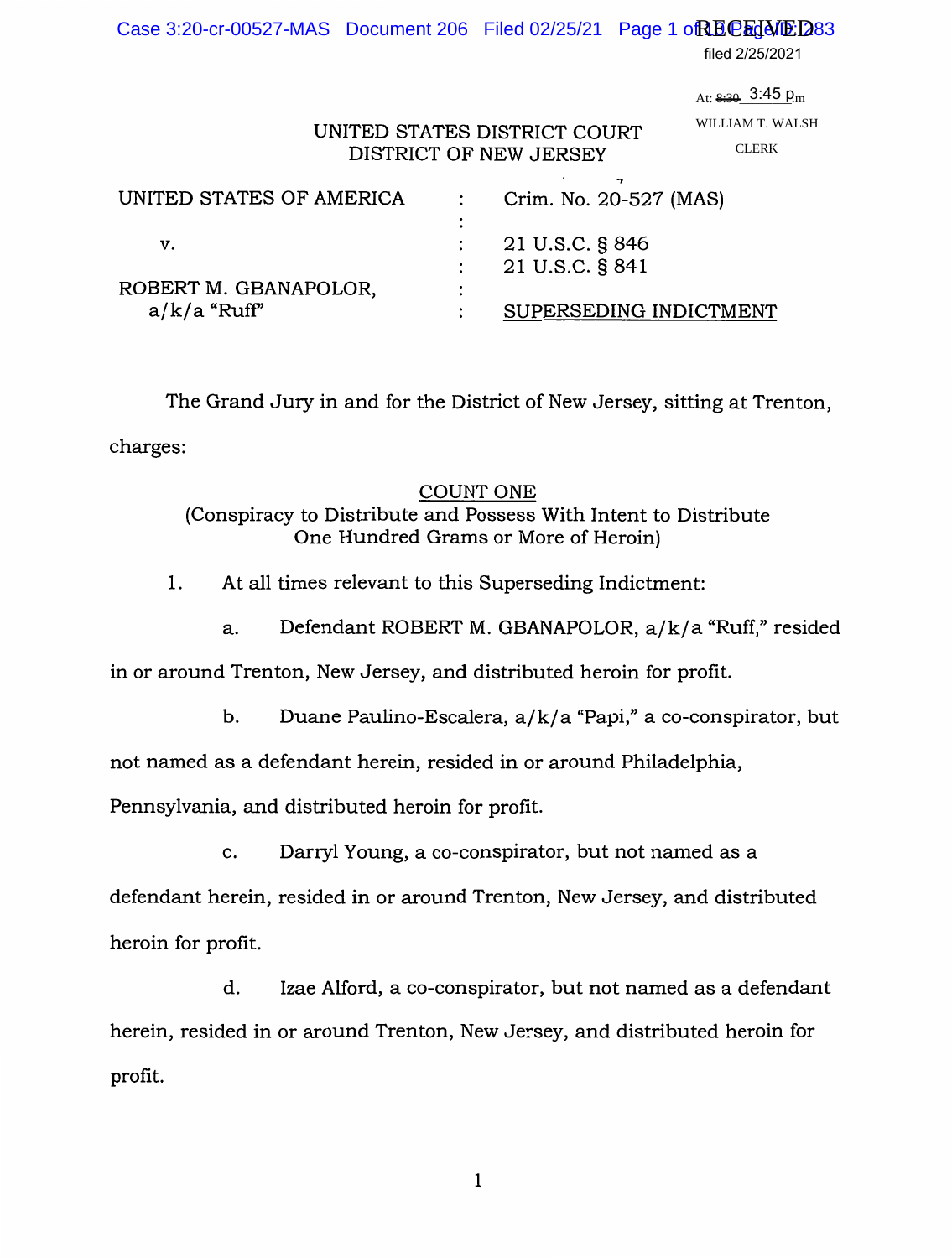e. Paul Beckford,  $a/k/a$  "Wall Street," a co-conspirator, but not named as a defendant herein, resided in or around Trenton, New Jersey, and distributed heroin for profit.

f. Larty Murphy, a co-conspirator, but not named as a defendant herein, resided in or around Trenton, New Jersey, and distributed heroin for profit.

g. Alterrick Livingston,  $a/k/a$  "Dookie," a co-conspirator, but not named as a defendant herein, resided in or around Trenton, New Jersey, and distributed heroin for profit.

h. Confidential Government Source ("CS") resided in or around Trenton, New Jersey.

2. From at least as early as in or around June 2018 to in or around May 2019, in Mercer County, in the District of New Jersey, and elsewhere, the defendant,

## ROBERT M. GBANAPOLOR,  $a/k/a$  "Ruff,"

did knowingly and intentionally conspire and agree with co-conspirators Paulino-Escalera, Young, Alford, Beckford, Murphy, and Livingston, and with others, to distribute and possess with intent to distribute one hundred grams or more of a mixture and substance containing a detectable amount of heroin, a Schedule I controlled substance, contrary to Title 21, United States Code, Sections  $841(a)(1)$  and  $(b)(1)(B)$ .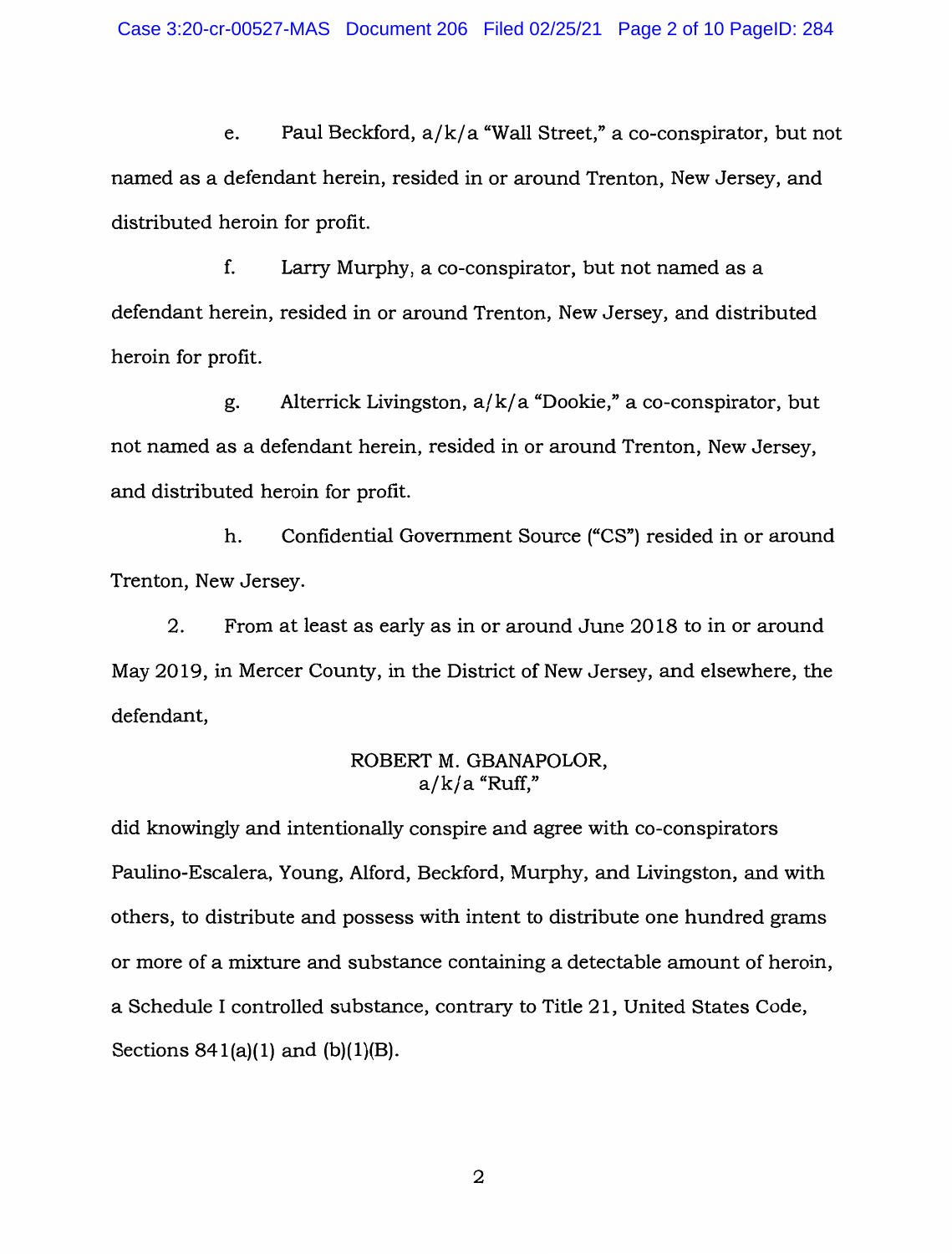#### OBJECT OF THE CONSPIRACY

3. The object of the conspiracy was to distribute heroin, for profit, in and around Trenton, New Jersey, and elsewhere.

#### MANNER AND MEANS OF THE CONSPIRACY

4. The manner and means by which defendant GBANAPOLOR, and other co-conspirators, sought to accomplish the conspiracy included, among other things, the following:

a. It was part of the conspiracy that defendant GBANAPOLOR maintained a residence located on or around Highland Avenue in Trenton, New Jersey, at which he stored large quantities of heroin for re-distribution, and from which he operated unlawful drug trafficking activities in furtherance of the conspiracy.

b. It further was part of the conspiracy that on numerous occasions between in or around June 2018 and in or around May 2019, coconspirator Paulino-Escalera supplied defendant GBANAPOLOR with large quantities of heroin, which GBANAPOLOR re-distributed for profit. For example:

(i) On or about April 28, 2019, co-conspirator Paulino-Escalera supplied defendant GBANAPOLOR with multiple "bricks" of heroin, which GBANAPOLOR subsequently provided to others to redistribute for profit.

(ii) On or about May 3, 2019, co-conspirator Paulino-Escalera supplied defendant GBANAPOLOR with multiple bricks of heroin, which GBANAPOLOR subsequently provided to others to redistribute for profit.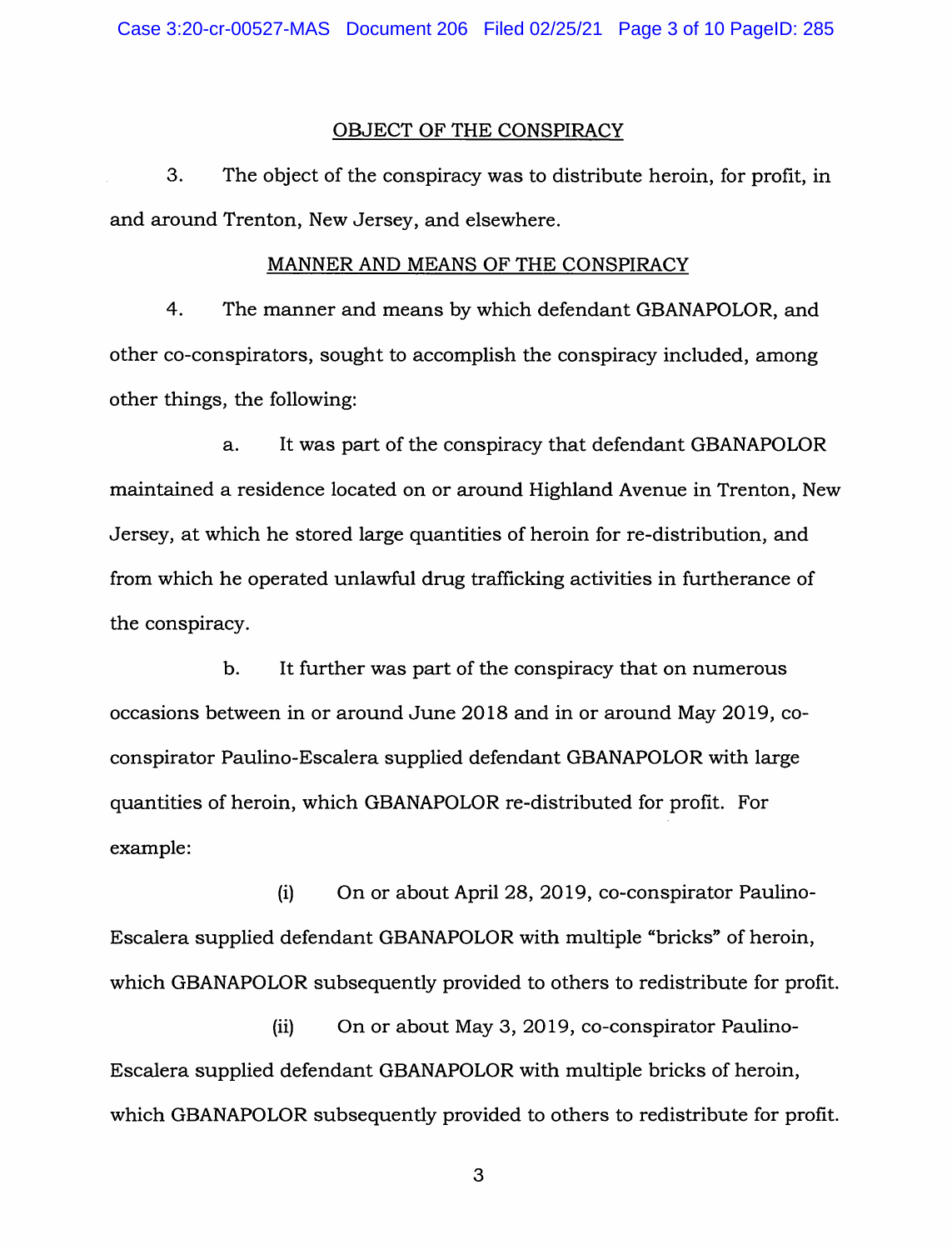(iii) On or about May 8, 2019, co-conspirator Paulino-Escalera supplied defendant GBANAPOLOR with multiple bricks of heroin, which GBANAPOLOR subsequently provided to others to redistribute for profit.

c. It further was part of the conspiracy that, after coconspirator Paulino-Escalera supplied heroin to defendant GBANAPOLOR, GBANAPOLOR re-distributed the heroin to co-conspirators Young, Alford, Beckford, Murphy, Livingston and, as well as to other members of the conspiracy, with the understanding that these other members of the conspiracy would re-sell that heroin, for profit, to other drug dealers (including their coconspirators) and end users in and around Trenton, New Jersey, and elsewhere.

d. It further was part of the conspiracy that, to identify and differentiate various supplies of heroin, defendant GBANAPOLOR and coconspirator Paulino-Escalera, and other members of the conspiracy, distributed heroin bearing ink stamps. During the conspiracy, defendant GBANAPOLOR and co-conspirators Alford and Murphy, as well as other members of the conspiracy, discussed and touted the heroin they were distributing by referring to the particular ink stamps on the packaging, including, but not limited to: "Tom Brady," "Exit 7A," "Hitman," "John Wall" and "AK-47."

e. It further was part of the conspiracy that defendant GBANAPOLOR discussed with other members of the conspiracy the quality and popularity of the heroin that co-conspirator Paulino-Escalera had supplied.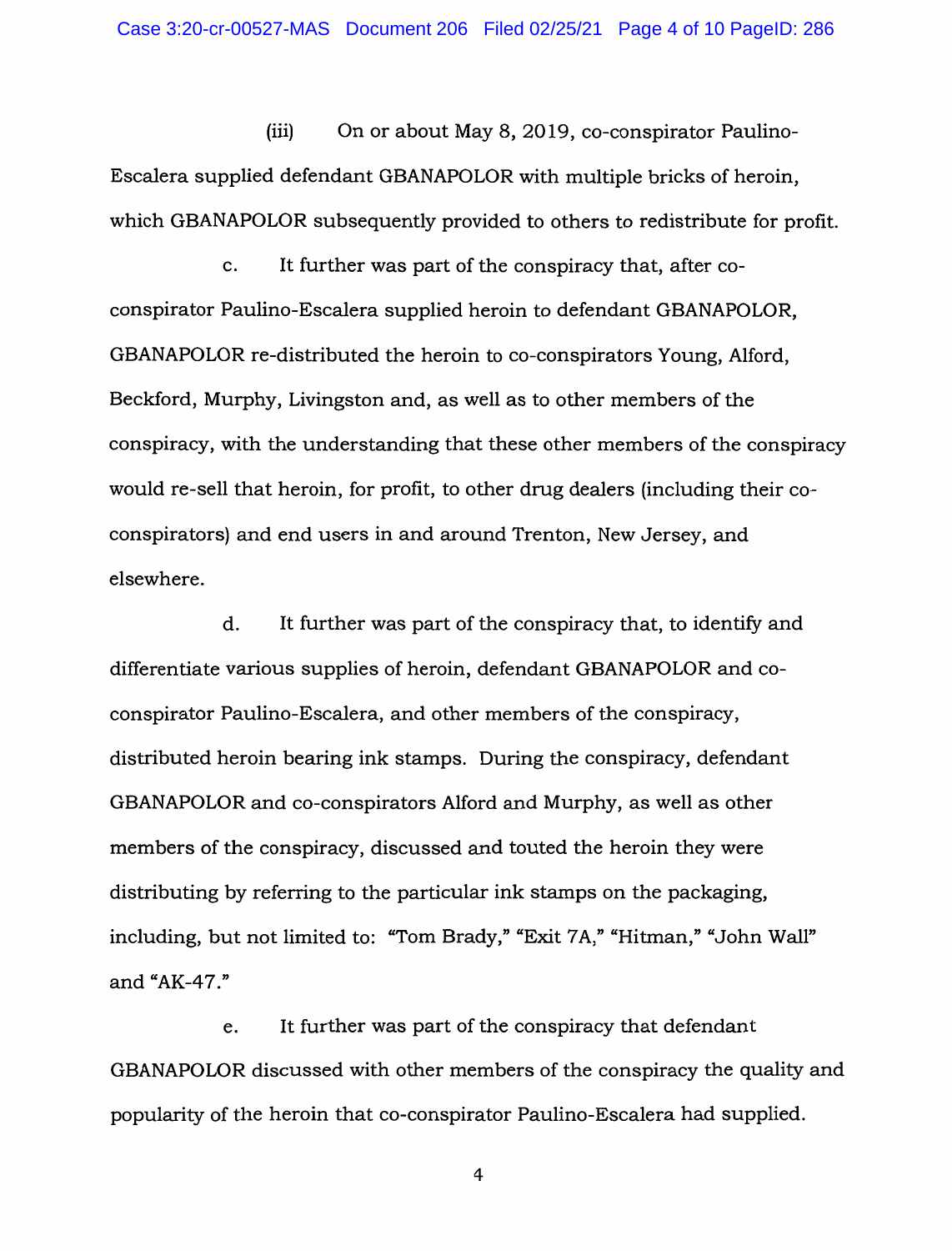f. It further was part of the conspiracy that members of the conspiracy, including defendant GBANAPOLOR and co-conspirators Paulino-Escalera, Young, Alford, Beckford, Murphy and Livingston, and others, used cellular telephones to coordinate narcotics transactions and to otherwise communicate with other members of the conspiracy, in furtherance of the conspiracy's unlawful drug-trafficking activities.

g. It further was part of the conspiracy that, during a conversation between defendant GBANAPOLOR and an unidentified person, in regards to his unlawful narcotics-trafficking activities, GBANAPOLOR referred to himself as the "Mayor'' of West Trenton; remarked that his sale of "weed," or marihuana, was merely a "decoy;" and boasted that he possessed "fire," or heroin.

h. It further was part of the conspiracy that, on or about December 11, 2018, defendant GBANAPOLOR in exchange for the payment of cash sold CS approximately 15 bricks of heroin bearing ink stamps that read "AK 47."

i. It further was part of the conspiracy that, on or about May 17, 2019, in connection with a controlled substances transaction, defendant GBANAPOLOR and co-conspirator Paulino-Escalera, while sitting in a vehicle driven by GBANAPOLOR, possessed the following items, among others: (i) approximately 90 bricks of heroin bearing ink stamps that read "Hitman";· and (ii) approximately \$3,100 in United States currency.

In violation of Title 21, United States Code, Section 846.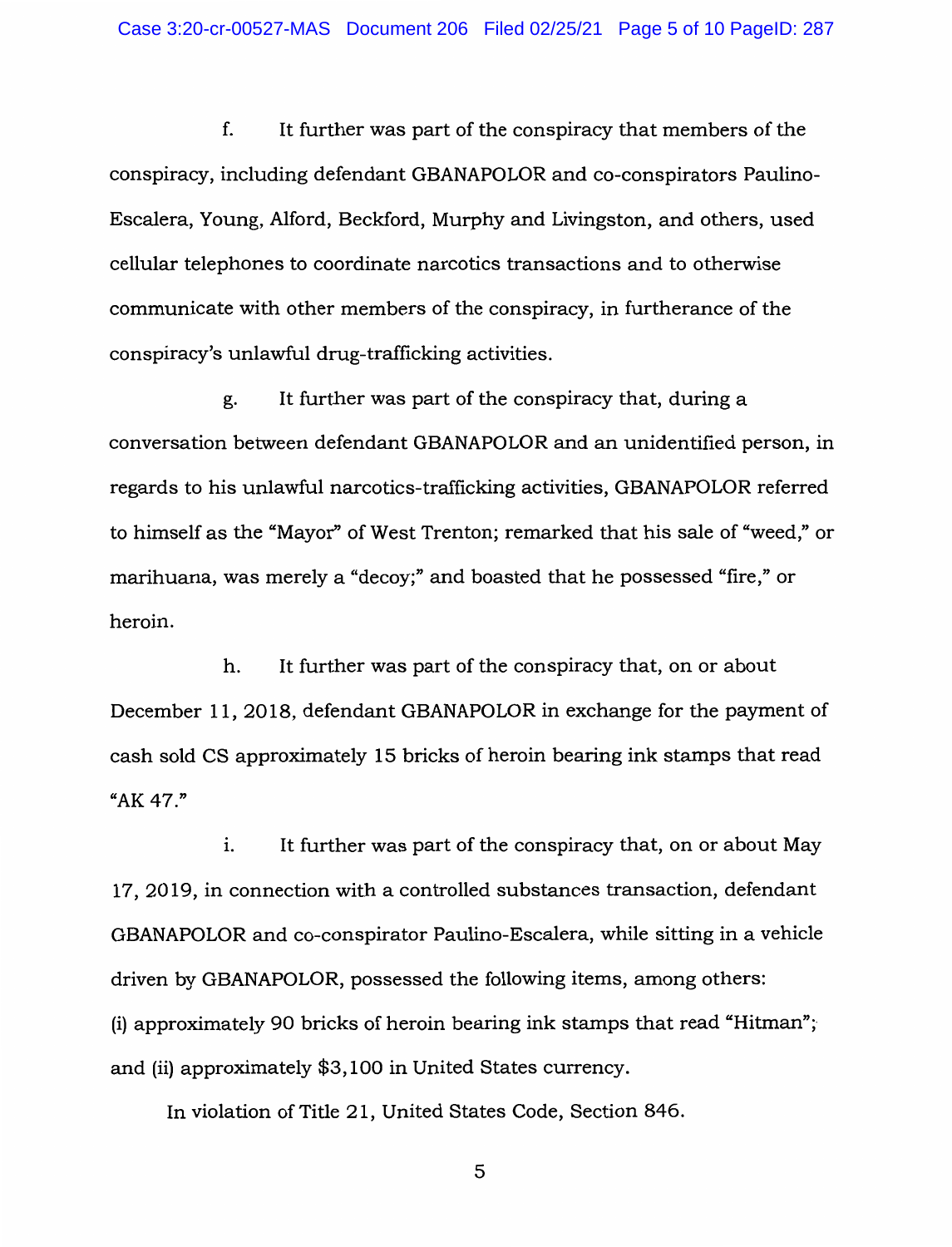#### COUNT TWO

(Distribution and Possession With Intent to Distribute Heroin)

1. The allegations set forth in paragraphs 1, 3, and 4 of Count One of this Superseding Indictment are realleged and incorporated by reference as though fully set forth in this Count.

2. On or about December 11, 2018, in Mercer County, in the District of New Jersey, and elsewhere, the defendant,

### ROBERT M. GBANAPOLOR,  $a/k/a$  "Ruff,"

did knowingly and intentionally distribute and possess with intent to distribute a mixture and substance containing a detectable amount of heroin, a Schedule I controlled substance.

In violation of Title 21, United States Code, Sections 841(a)(l) and  $(b)(1)(C)$ .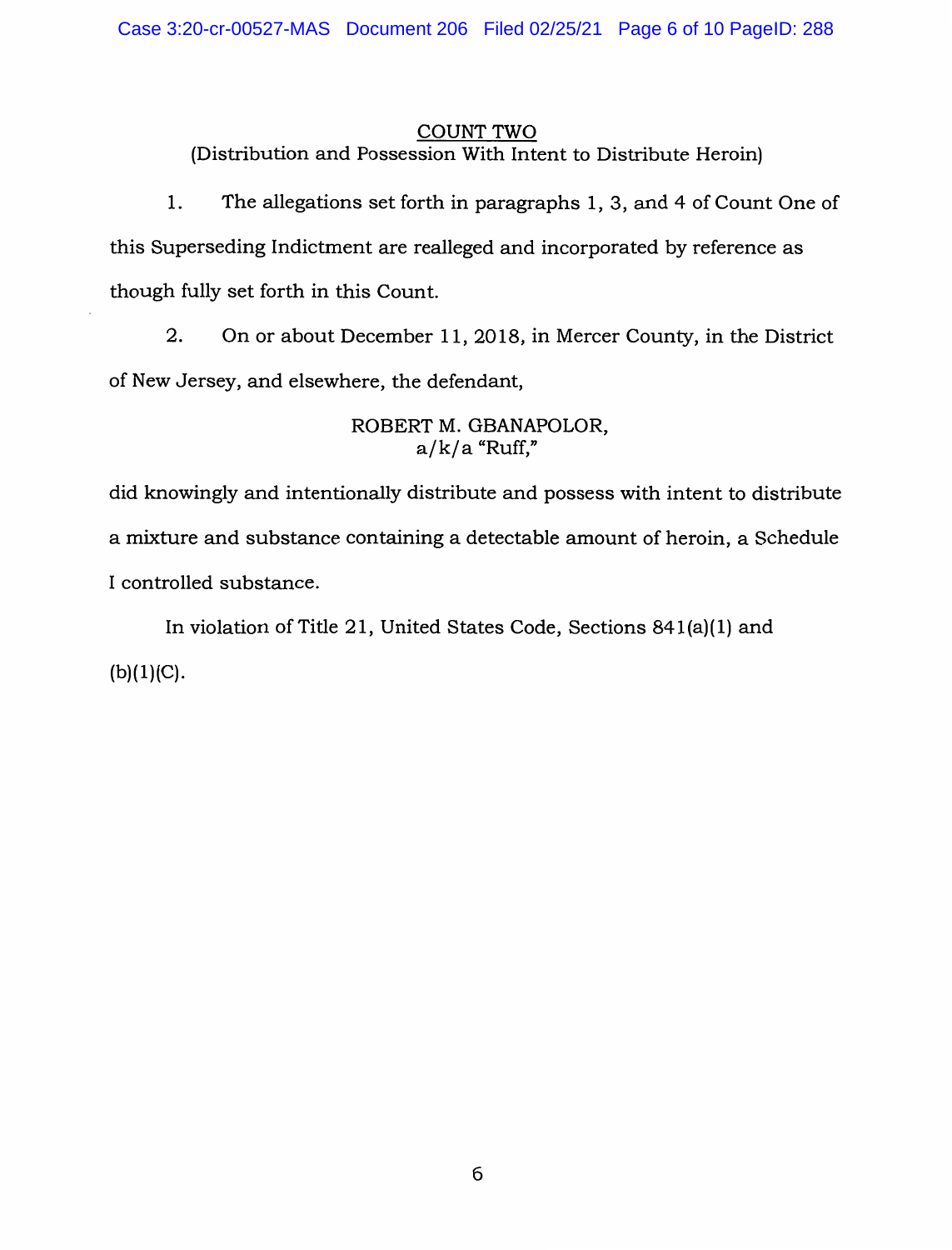#### COUNT THREE

(Possession With Intent to Distribute 100 Grams or More of Heroin)

1. The allegations set forth in paragraphs 1, 3, and 4 of Count One of this Superseding Indictment are realleged and incorporated by reference as though fully set forth in this Count.

2. On or about May 17, 2019, in Mercer County, in the District of New Jersey, and elsewhere, the defendant,

### ROBERT M. GBANAPOLOR,  $a/k/a$  "Ruff,"

did knowingly and intentionally possess with intent to distribute 100 grams or more of a mixture and substance containing a detectable amount of heroin, a Schedule I controlled substance.

In violation of Title 21, United States Code, Sections 841(a)(l) and  $(b)(1)(B)$ .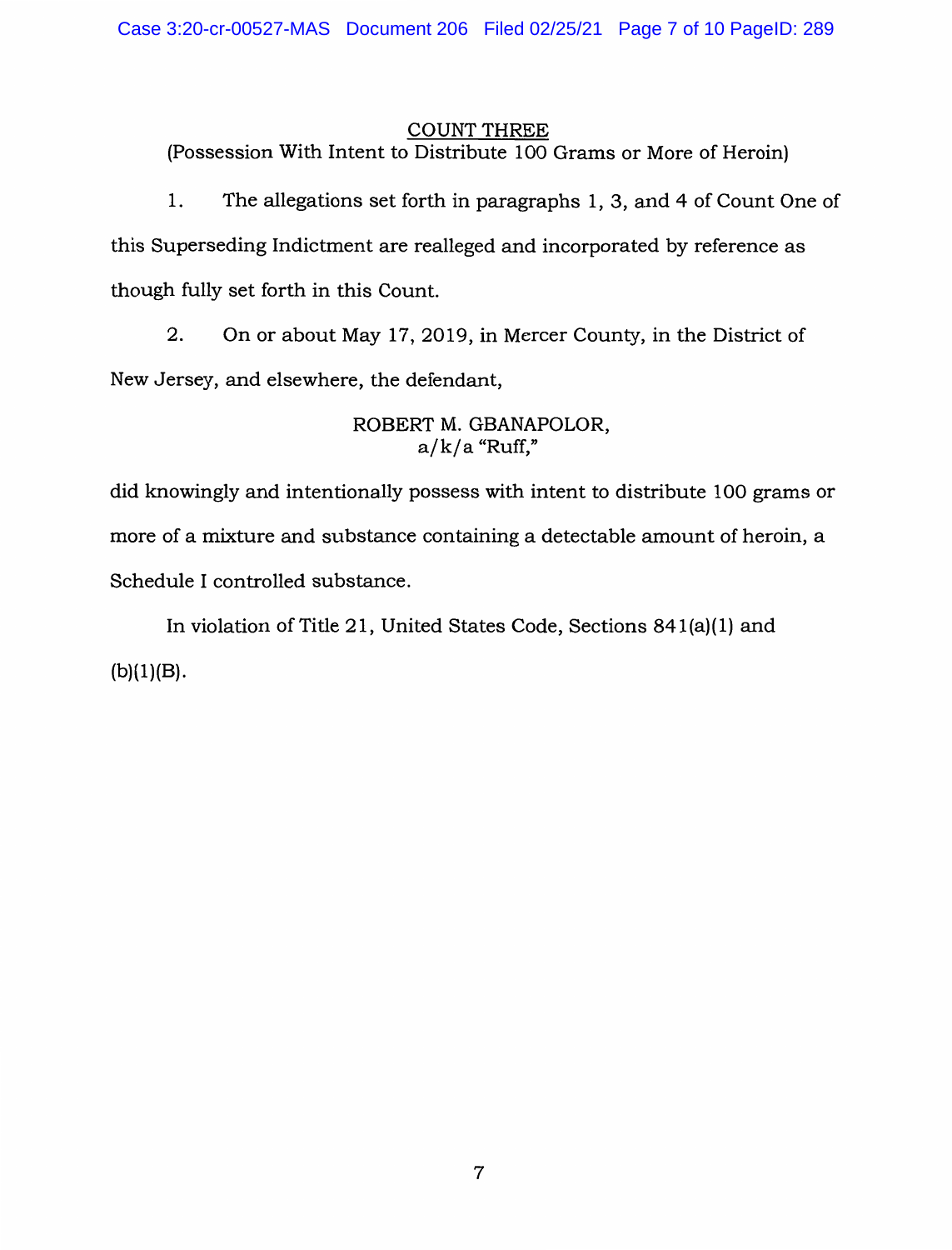### FORFEITURE ALLEGATION

1. The allegations contained in this Superseding Indictment are incorporated by reference as though fully set forth herein for the purpose of alleging forfeiture pursuant to 21 U.S.C. § 853.

2. As a result of committing the controlled substance offenses in violation of Title 21, United States Code, Sections 841 and 846, as charged in Counts One through Three of this Superseding Indictment, the defendant,

#### ROBERT M. GBANAPOLOR,  $a/k/a$  "Ruff,"

shall forfeit to the United States of America, pursuant to 21 U.S.C. § 853, any and all property constituting or derived from any proceeds obtained directly or indirectly as a result of the said offenses, and any and all property used or intended to be used in any manner or part to commit and to facilitate the commission of the offenses alleged in this Superseding Indictment. The property to be forfeited includes, but is not limited to, approximately \$3,103 in United States currency seized by law enforcement on or about May 17, 2019.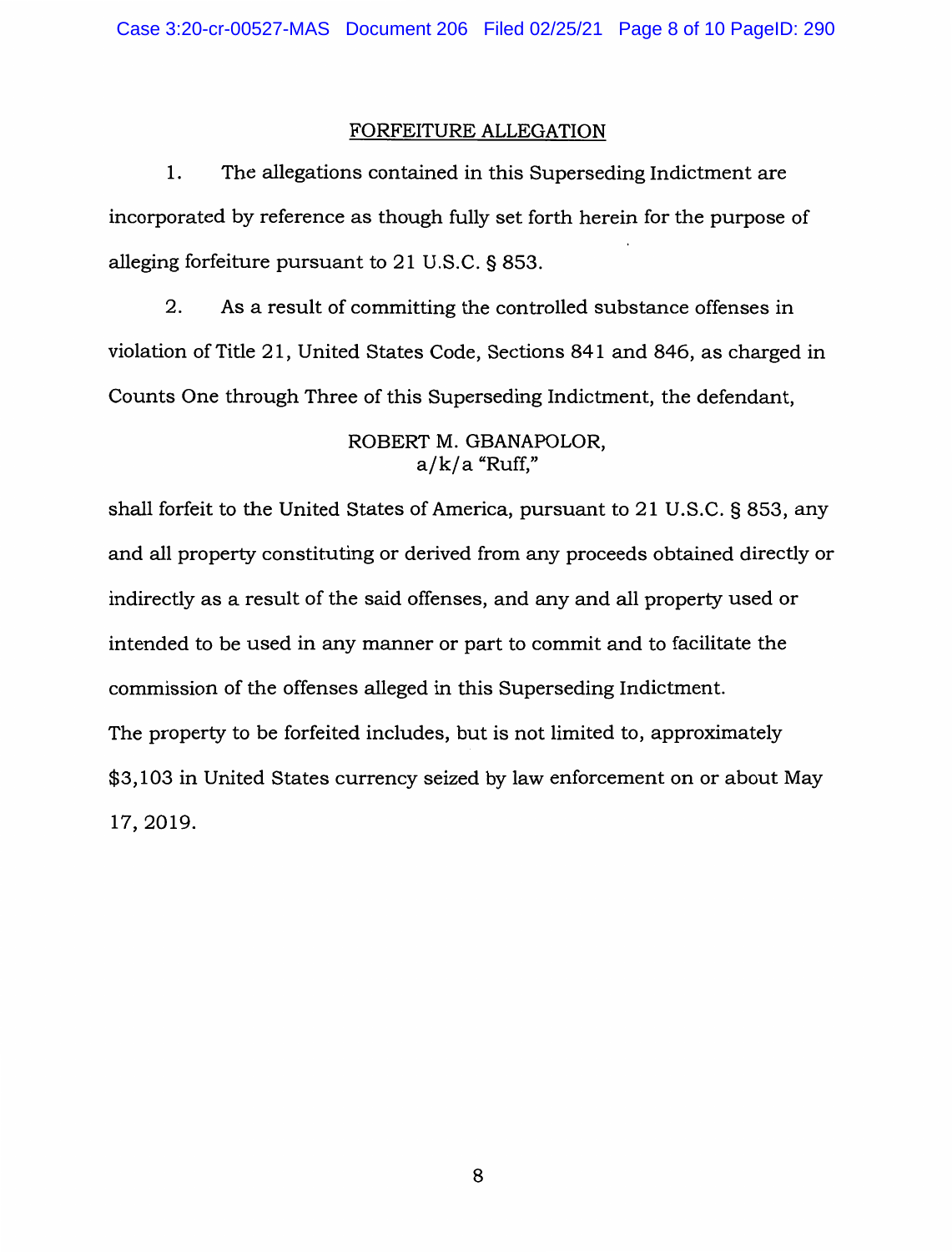#### SUBSTITUTE ASSETS PROVISION

3. If by any act or omission of the defendant any of the property subject to forfeiture described above:

- a. cannot be located upon the exercise of due diligence;
- b. has been transferred or sold to, or deposited with, a third party;
- c. has been placed beyond the jurisdiction of the court;
- d. has been substantially diminished in value; or
- e. has been commingled with other property which cannot be divided without difficulty,

the United States shall be entitled, pursuant to 21 U.S.C. § 853(p), to forfeiture of any other property of the defendants up to the value of the above-described forfeitable property.

A TRUE BILL

Rochael A. Hogy by Ne

RACHAEL A. HONIG Acting United States Attorney